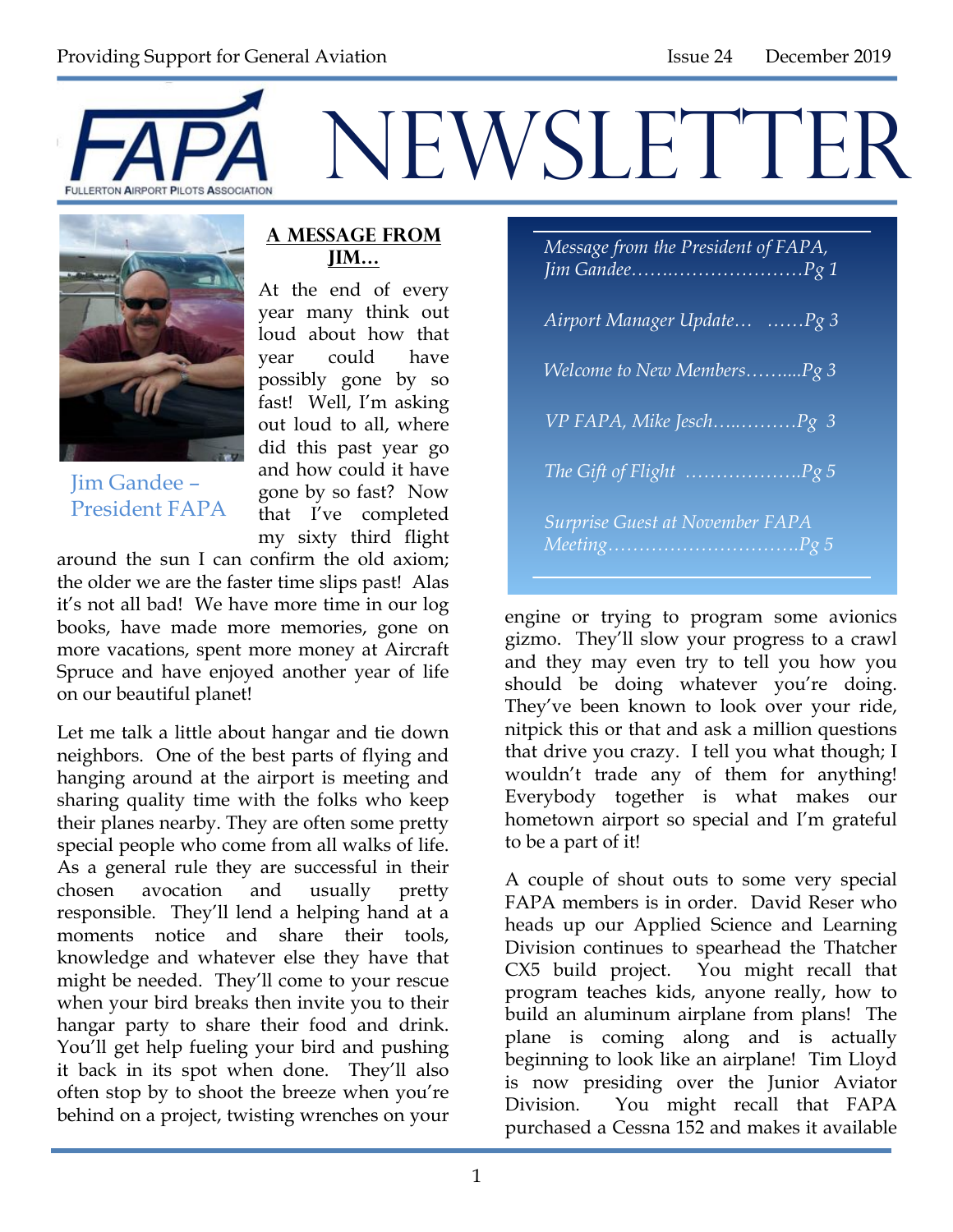to Junior Aviators for sixty five dollars per hour, WET! The goal of course is to make GA as affordable as possible. Your FAPA dues help support both of these programs but we could use all the help we can get both in dollars and time donation. If you're wondering where to donate your end of year dollars for tax purposes please think of your FAPA.

One interesting ATIS item to note and file in your data base. I routinely fly to Laughlin Bullhead City (KIFP) where the weather is VFR about ninety five percent of the time. When recording the ATIS the controllers, instead of reporting the actual weather, often use the phrase "better than five thousand and five." That's the only airport ATIS I've ever heard use that phrase rather than indicate the actual weather so I did some checking. Sure enough in the AIM, section 4-1-13 it clearly states "The ceiling/sky condition, visibility, and obstructions to vision may be omitted from the ATIS if the ceiling is above 5,000 feet and the visibility is more than 5 miles." That means if there is a 6,000 foot overcast with 6 miles visibility you could theoretically listen to an ATIS and hear "better than 5,000 and 5" thus not have a true picture of the weather at the field. Considering the priority the FAA places on safety I'm surprised they permit this but it is what it is. We learn something new everyday in aviation and this was certainly new to me.

I suppose it's normal for us to reminisce at each years end and I, for one, am eternally grateful to be one of the relative few who have the skill and ability to fly an airplane and reap the rewards thereof! As pilots we get to see the world from a special perspective, which is from the front seat with a one hundred and eighty degree view. Anyone can buy an airline ticket and look sideways through a dinky, dirty, and often scratched, excuse for a window. How fortunate are we!

Merry Christmas and Happy Holidays to you all!

Fly safe!

Jim Gandee

President

You can reach Jim Gandee at fyrflyer@ca.rr.com or (562)587-9939



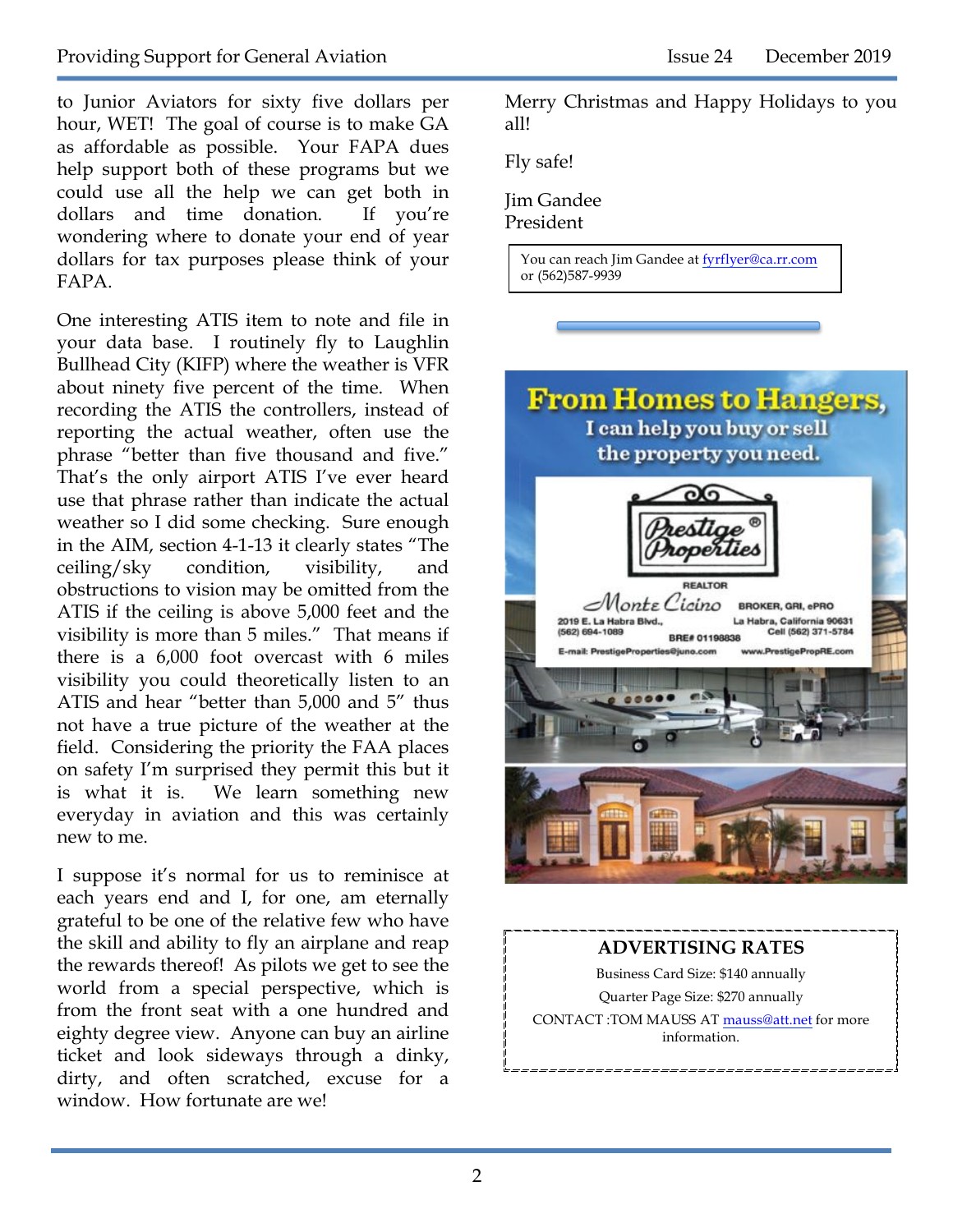.

September *Drew Darling*

**October** *Don Johnston Roman Vazquez*

November *Jonathon Zisakis*



Brendan O'Reilly – Fullerton Airport

### **AIRPORT MANAGER UPDATE**

#### **TERMINAL REHABILITATION PHASE 2**

At the October 15th Fullerton City Council meeting we received approval to move forward with this project, for a total not to exceed \$8.5M.

C&S Companies Inc., a well-rounded airport consulting firm has been selected to prepare an Initial Study and Negative Declaration/Mitigated Negative Declaration under the California Environmental Quality Act (CEQA), and bridging documents which will allow us to solicit a design-build contractor. There is still a lot of planning and engineering to be done, as well as lining up the financing through the Caltrans Airport Loan program. We are still hoping to begin construction sometime in FY2021.





As always, if you would like more information or share your own thoughts please call the airport office at (714)738-6323, or email me @ brendano@cityoffullerton.com



*Mike Jesch,VP FAPA. ATP, Master CFI-ASME-IA*

#### **Lo-Cal SoCal News**

#### **OK Boomer, Get Off My Lawn!**

I see a lot of conversation these days about the relative benefits of one technology over another, which often seems to be wrapped up in generational differences.

I had to laugh when, just last week, the phrases in this month's title were used in a single conversation online. It brought the entire issue into stark and honestly, hilarious, focus for me.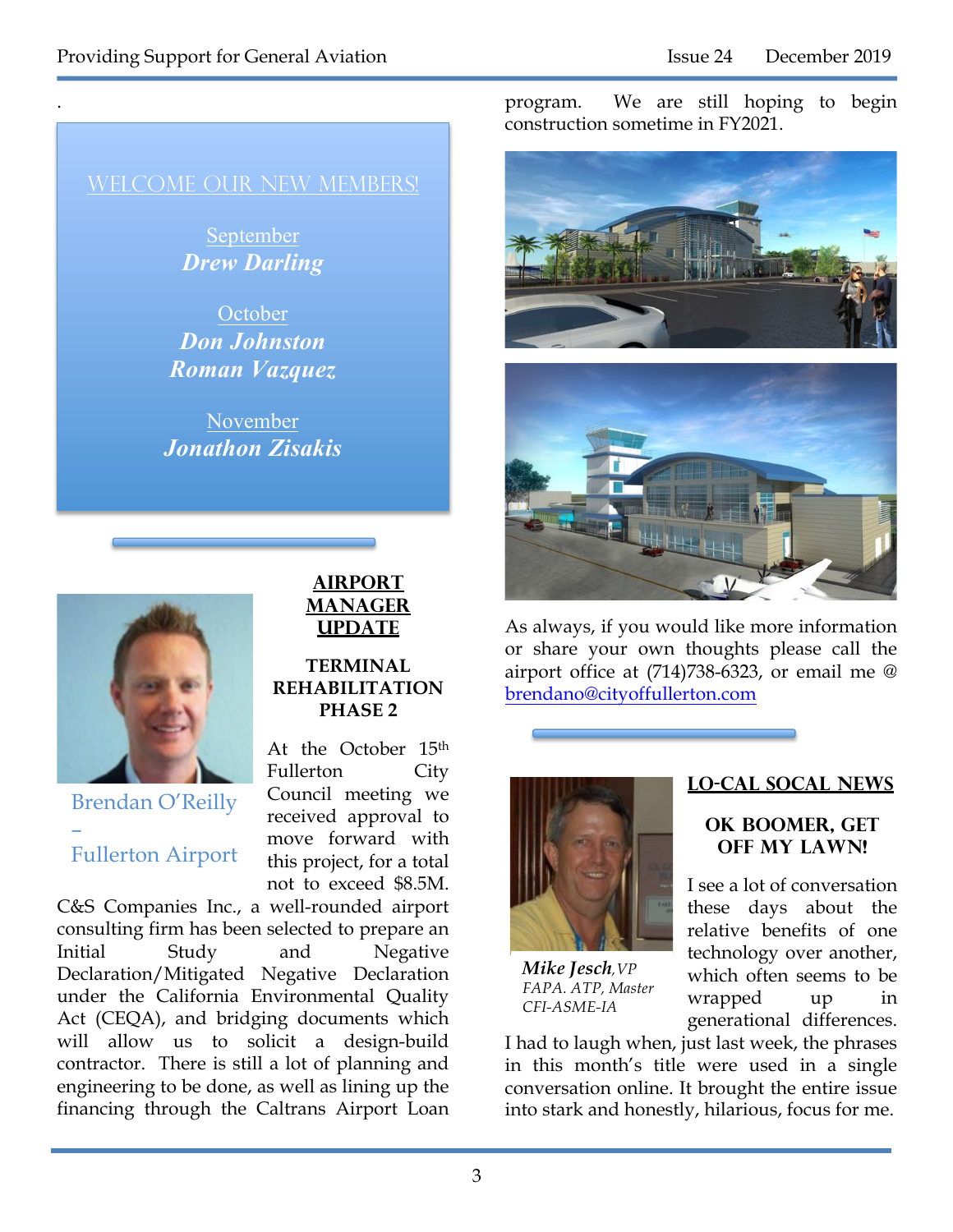Every generation seems to think it has the corner on the market as far as the best and brightest. We older folks (did I just call myself that???) seem to think the younger generation has it easy, or doesn't know what it's talking about. For their part, the younger sometimes seem to think we are stuck in the past, unable – and/or unwilling – to appreciate the value in the latest and greatest. I get reminded of this by my twenty-year-old daughter on a regular basis…

Personally, I sort of straddle the line. I'm right at the tail end of the Baby Boomer generation, though I'm old enough to remember Project Apollo (my father worked on it), and I've somehow, already, had a lengthy career in professional aviation. I'm young enough that I've become a big fan of the latest glass instrument technology to hit the runways of general aviation. I've been flying modern transports with Flight Management Computers and Primary Flight Displays for nearly 30 years now, and the advent of GPS on these aircraft has been a relatively seamless integration. RNAV approaches weren't even a twinkle in Captain Jeppesen's eyes when I started, and NDB approaches have largely gone the way of the Dodo Bird now. Many of our new hire pilots were born after I was hired, but I've yet to fly with any. So far, the youngest pilot I've worked an airliner flight deck with was born about six months before I was hired. He did a great job, naturally, and I envy what will surely be a long and hopefully successful career for him. I have worked a couple flights on which ALL FOUR flight attendants were younger than my career; that sure made me feel old!

Whatever the issue: Rich of peak versus Lean of peak; GPS versus VOR, or even ADF or The Range; Paper charts versus Electronic Flight Bags; Tricycle gear versus Conventional gear, and the subset of Wheel landing versus Three point landing; Whole airframe parachutes or no; Pitch versus Power for Airspeed versus

Glide Path; Bernoulli or Newton; heck, probably even High wing versus Low wing! There are strong, often generational differences of opinion, that will not be easily solved. But they need not be solved, either.

The truths of these matters are, that there often are perfectly good reasons behind each opinion on all sides. The gray areas in between are large enough for two, and usually more, perfectly valid positions and exceptions abound, so there's no reason for either side to insult the other. Instead, let's just learn from each other and, in this way, expand our horizons a little bit and become better for it. Times change. Technology advances. We should too.

I remember a camping trip with my father once, a Navy veteran from late in WWII. We were stargazing one night, as we often did, and got into a rather contentious discussion about whether Polaris, the North Star, was the star pointed to by the end stars in the bowl of the Big Dipper, or was the last star in the handle of the Little Dipper. It is not in any case, and despite that old Gerry Rafferty song, the "brightest light that shines". I no longer recall which one I thought was right, and which one he did, but that doesn't matter. What I absolutely do remember, is that it turns out we were both right!

So, if you find yourself wanting to say "Get Off My Lawn!" or "OK, Boomer", I would suggest taking a breather for a moment, step outside your base of experience, and consider listening to that other person for a bit. You might learn something. And, it might make you a better pilot, even if you don't agree in the end.

Fly Safe! Fly More! Have Fun!

Mike Jesch Vice President – Fullerton Airport Pilot Assn ATP, Master CFI mcjesch@gmail.com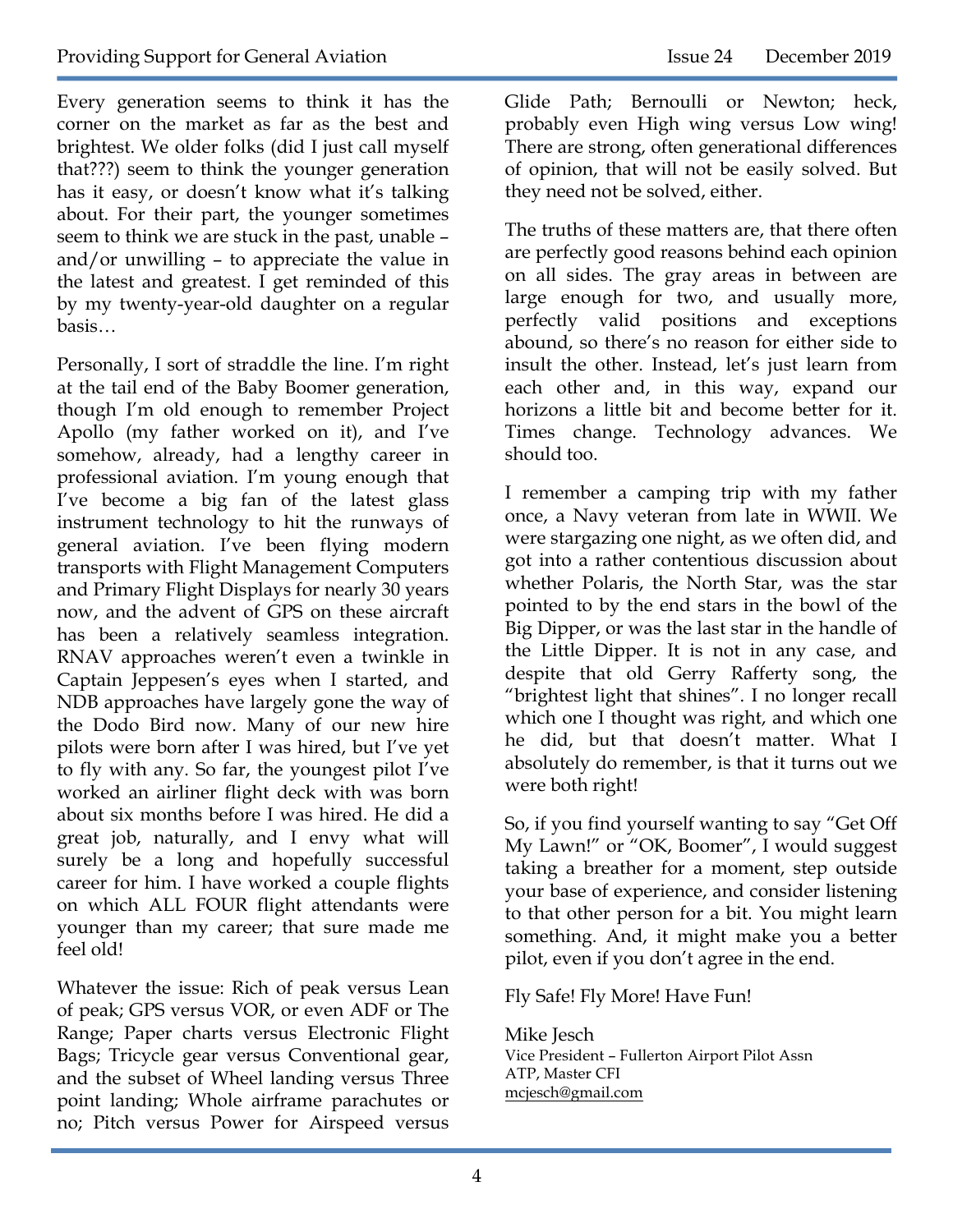#### **The Gift of flight**

By Tom Mauss

Perhaps you agree with me that being a general aviation pilot is a privilege. We get to see the world much closer and experience the beauty of flight rather than being stuck in a middle seat of a commercial airliner at FL350. In exchange for that privilege many pilots decide to "give back" by doing flights for a charity. There are several charities one can choose – you can simply GOOGLE it or go to AOPA's website for a list of charities looking for pilots and planes.

My personal journey has led me to Angel Flight West, based in Santa Monica.



I have been doing flights for Angel Flight West over the past couple of years and found the experience very fulfilling. Angel Flight West provides flights for non-emergency medical need patients who need help with transportation for medical procedures and services. In particular, I have chosen to do the "blood flights" where I pick up totes of blood and blood products and transport them to a gathering site based in San Bernardino. Angel Flight West has a well organized website for scheduling and keeping track of one's flight history for later review and tax purposes.

And, if you think you have an interest in doing charity flights – using your piloting skills for the benefit of others – giving back, well, do some investigation and find an organization of interest.

#### **Surprise Guest at November fapa meeting**

By Tom Mauss

At our last month's meeting, Jim Gandee asked a young man to come up to the microphone and share with the group his story. Jack Zisakis came up front and spoke to the group about how he became engaged in aviation and where it is taking him today and in the future. A couple of years ago Jack was in high school and attended the Wings Over Fullerton Airport Day. He became fascinated with aviation especially as he visited the FAPA Applied Sciences and Learning Division display aircraft and spoke to David Reser, Allen Cooper and Dana Glidden about how aircraft are built from the ground up. Jack joined up with the FAPA Applied Sciences and Learning Division and worked on the build up of an airplane. He later continued his interest by interning with Larry Ziegler at AFI in the shop. Since then Jack has gone on to become an A&P and pilot. He has joined up with an organization known as "Missionary Flights International (MFI)", based in Fort Pierce, Florida and will eventually be a missionary mechanic and pilot. MFI provides transportation, emergency services, and logistics to the Bahamas, Haiti, and the Dominican Republic flying turbine powered DC-3s. According to MFI, they handle about 250 tons of cargo and flights for over 4,000 Christian workers every year.

Jack, on behalf of FAPA – we wish you our best in your career!

*FAPA would like to express our appreciation for you, wishing you a Merry Christmas, Happy Hanukah, Happy Holidays, and a Happy New Year!*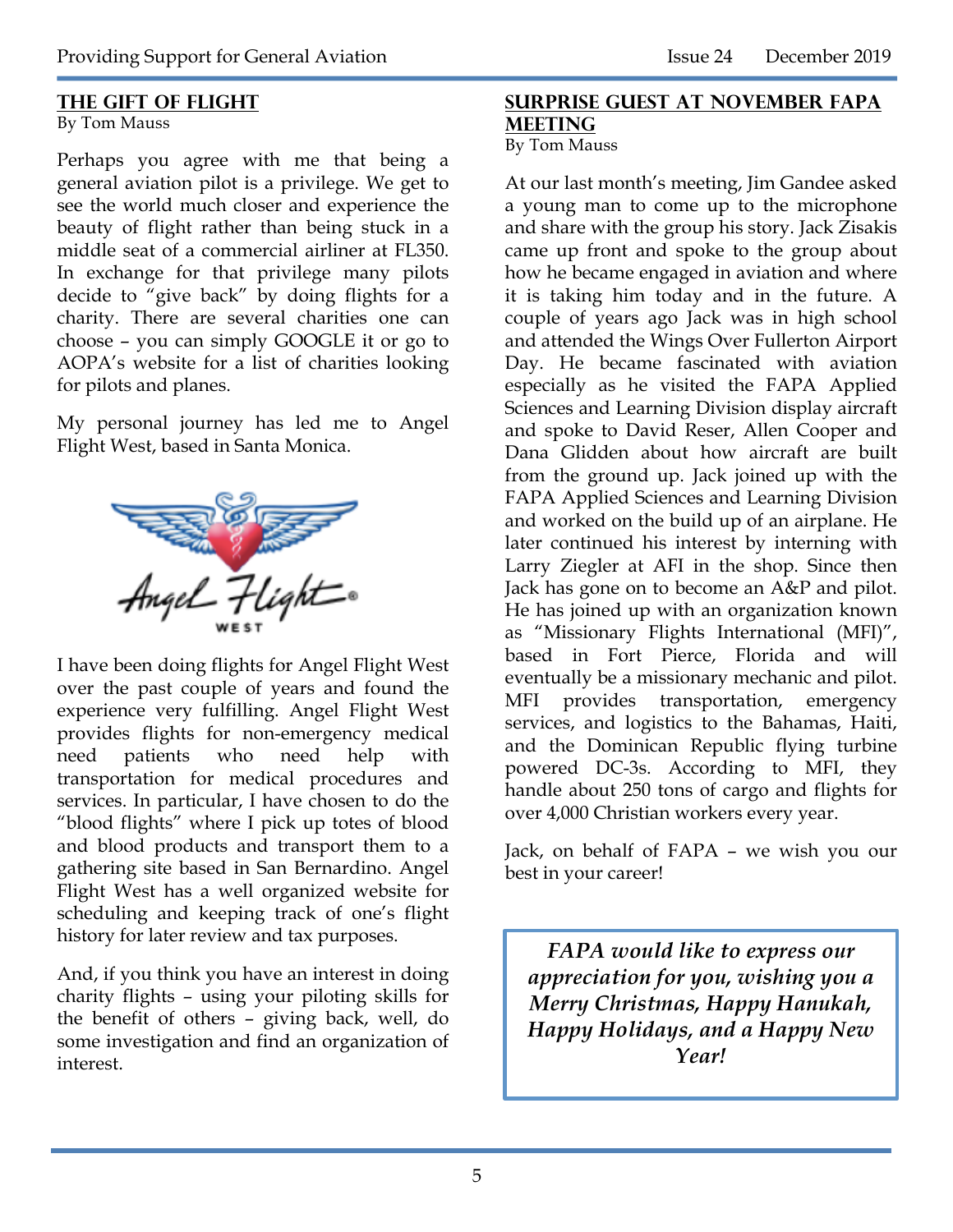# THANK YOU TO OUR SPONSORS